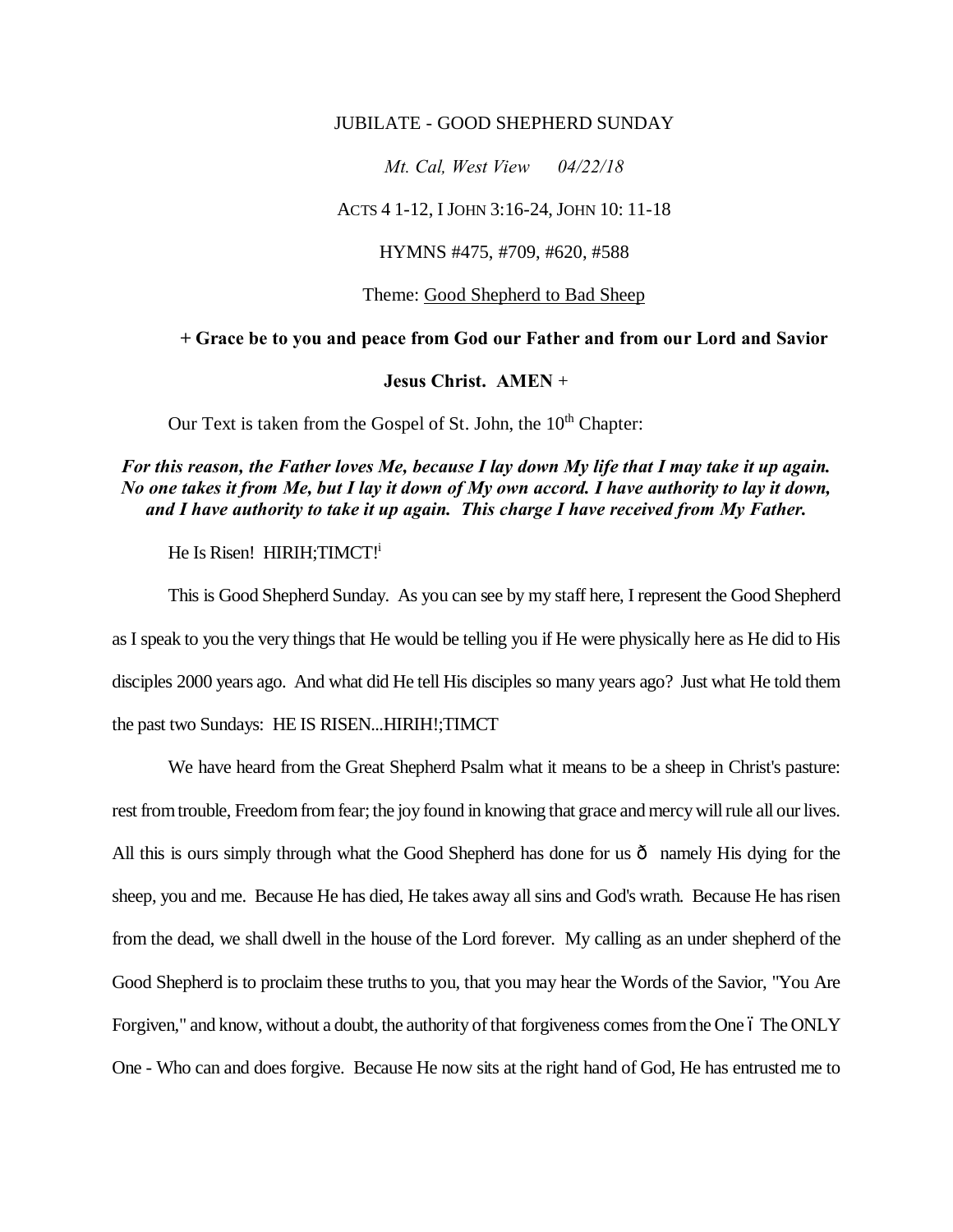care for you. For this reason, I walk softly and carry a big stick . . . No, that is not what this is for! To be sure, the shepherd defends his flock with a staff, but his staff is not to beat the sheep. The staff is used to direct and lead the sheep. The rod is for beating the enemies of the sheep. To beat them back, so that they cannot harm the sheep.

Now it is true, that this staff is nothing more than a symbol of my relationship with you. I could not possibly defend you with this against the devil and His minions, (we fight not against flesh and blood that you can swing at and hit, but against principalities and powers that are against God's Word,) but with this symbol, I show to you how I do battle the devil and the entire hordes of hell: with the Words of the Good Shepherd, Jesus theChrist. What words do I give you to fight back the devil? God's Words. Words like, "*NOW is the Lord your Shepherd, you shall not be in need for anything*." He has taken care of all your needs, both physical and especially the spiritual, no longer are you an outcast, but one welcomed into the fold. Words like, "*Your sins are forgiven*," no longer are you to be burdened by the guilt and trauma of your sins. The devil likes to remind you of the sins of your youth, and the ones from just a few moments ago, but Christ has gotten you the victory that is yours now and has already forgiven your sins and remembers them no more. Words like, "*Now has the Good Shepherd made you to lay down in green pastures*," and "*your cup runneth over*." How is this to be true? God has established His house as a pasture, where you can come and receive rest from your labors. Here in His house you can eat from His offering to you of Himself in the forms of bread and wine. Indeed, the declaration of your forgiveness at the beginning of the service is enough to know that you are forgiven, but your cup runneth over in that you have the Sacraments as well to give you forgiveness. Indeed, in the Sacrament of the Altar the body itself would be enough for your forgiveness, but your cup runneth over in that you also get His blood to even further comfort your weary soul. Indeed, God is not a miser when it comes to His forgiveness, which is where I come in.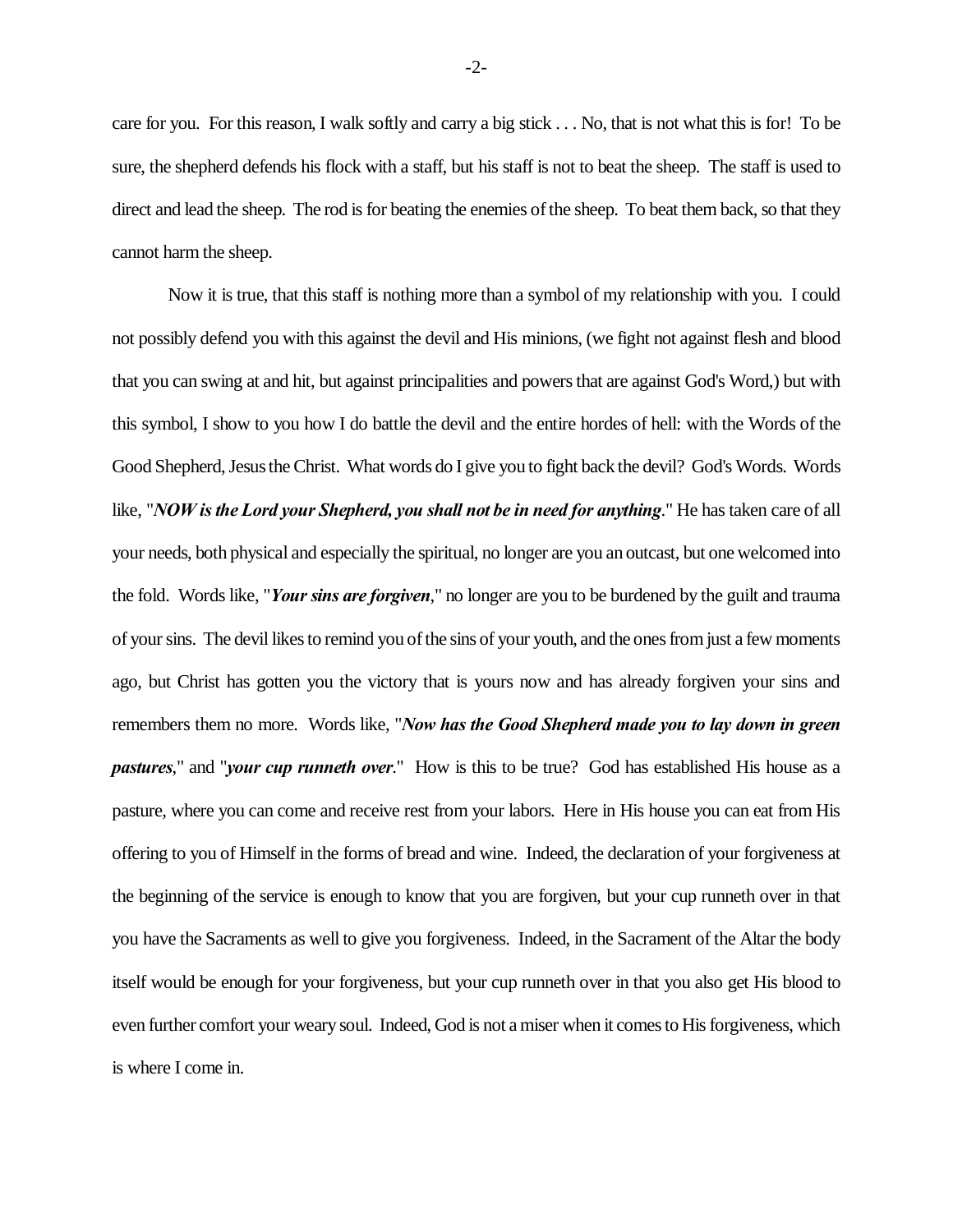All these things you can have and know simply from the Word of God, but thanks be to God that He does not just tell you about your standing with Him but shows you as well? He has appointed His under shepherds to care for the flock while they cannot see His physical presence. Is Christ here? Yes, undoubtedly, He is, in all His glory, splendor, and majesty, and in all His human form, but because of His glory, we cannot see Him with our earthly eyes. That is where I come in. As we say in the old Pastoral absolution, "In the Stead and by the command of my dear Lord Jesus Christ," I stand with the staff as the shepherd of this flock, the under shepherd of the Good Shepherd. In other words, since you cannot see Christ, He has seen it fit to bless you even more, making your cup run over, by giving you a minister that acts on His behalf, that when you see Him doing His official work of preaching, teaching, and forgiving, you can say that you have seen Christ at work, forgiving you.

An example. Let us say that the Lord has seen it fit to lead you down a path that goes through the valley of the shadow of death. I am the shepherd that is responsible to help prepare you for your journey; to keep your faith focused on Jesus the Good Shepherd Who will take care of you even more than I am able, for it is He that takes you to life everlasting. I can only lead you there and walk for a time with you, He takes you over the chasm of death and He takes you to your place prepared for you since the beginning of time. What comfort.

But what am I to do when one of the sheep from the flock has gone astray? It is my duty to go and bring them back to the proper path. This is what Christ does. Through His called and ordained ministers, Christ call us to repentance, and to life, through the preached Word of Law and Gospel in His house. The Good Shepherd, as we see from the reading, lays down His life for the sheep. We bad sheep have all gone astray and certainly do not deserve such wonderfulness from the Savior. How bad are we? We deserve nothing but wrath and punishment due to our wantonness. We are selfish sheep and care nothing for others nor our God. This is how bad sin has made us sheep, yet, the Savior has called you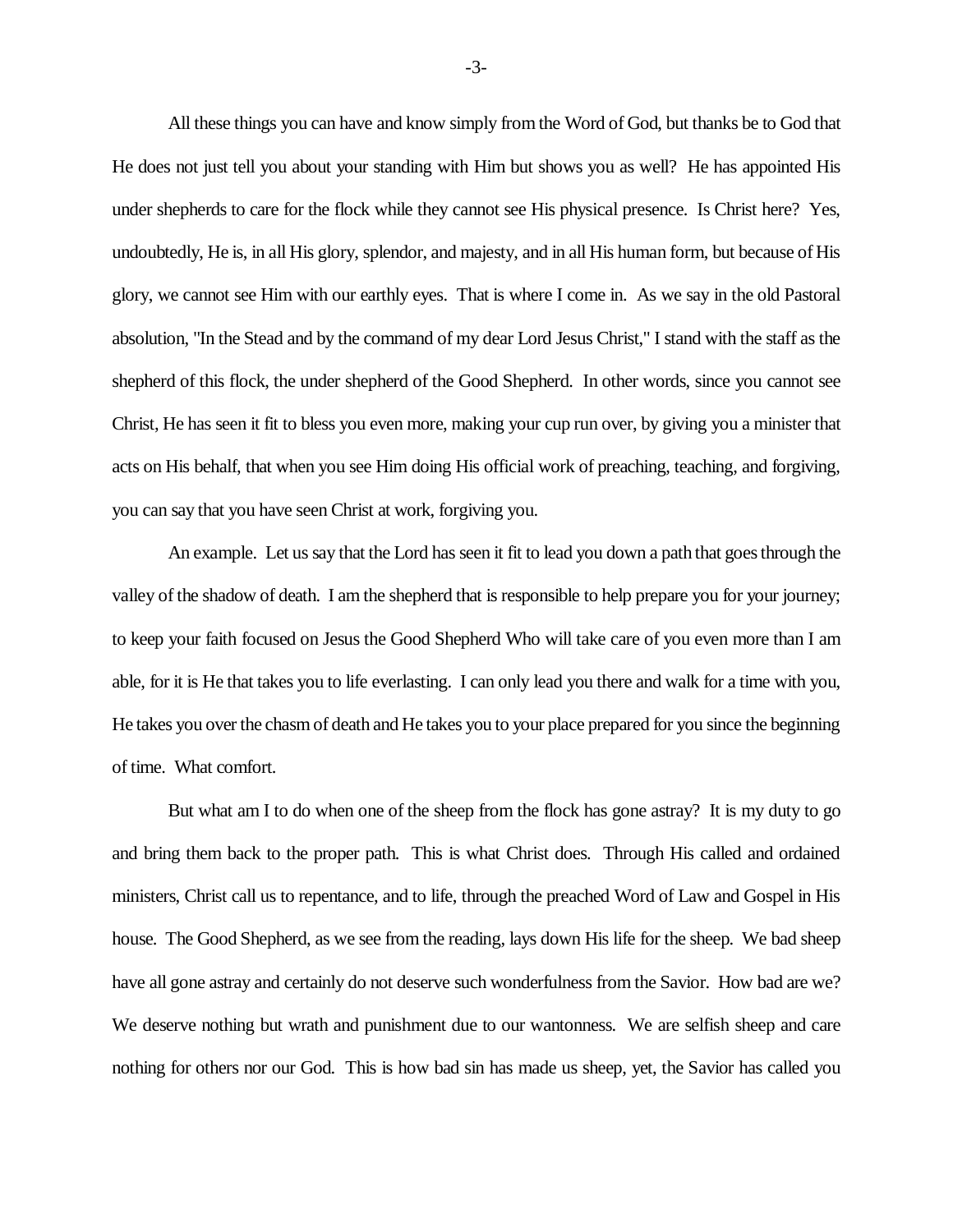through the Gospel, enlightened you with His gifts, sanctified and keeps you in this One True Faith; even as He calls, gathers, enlightens and sanctifies the entire Christian Church on earth and keeps it in the one true faith.

And that is not all! There are still other sheep that are not in the fold! We must call them as well. That is another point of my calling, not just for this congregation, but to reach out to others along the way. Just as Christ uses pastors to reach the sheep, so I use you to help me reach out to so many more people. I can only reach out to one person, or a best one place at a time. But if we all were to go and tell everyone the great things that our Good Shepherd does for us, that He meets with us here in Mount Calvary, we can reach so many more. The work was started in your baptism and solidified in your confirmation in the faith. Now it is time to reach out to all and share what Jesus Christ has done for you 6 given you life and breath and everything that you are!

Now people are not going to just start coming to church because you went to them. They will start coming because the Holy Spirit has moved them to come to church. Again, comfort is found in this, the Good Shepherd does all the work. In baptism it is not the water that does such great things, but the Word of God in that water. In the Supper of our Lord, it is not the eating and drinking that does the forgiving, but the Word and Trust in that Word. In the work of preaching and teaching, it is not the Pastor that moves hearts, but the Word of God. Comfort is found in this: when you go to tell everyone the wonderful things He has done, you are not doing the work, but Christ in you.

So be not afraid to profess your faith, and to do what is right in the ministry of this congregation. You can tell everyone about the Good Shepherd, how He has taken care of you, comforted you, and keeps you in His arms so that the devil will never be able to snatch you out; how He has laid down His life for you, and taken it up again. It is God that does the work, and you reap the benefits thereof.

All this is a comfort to you in your times of distress. Hearing the Word of God, you hear the voice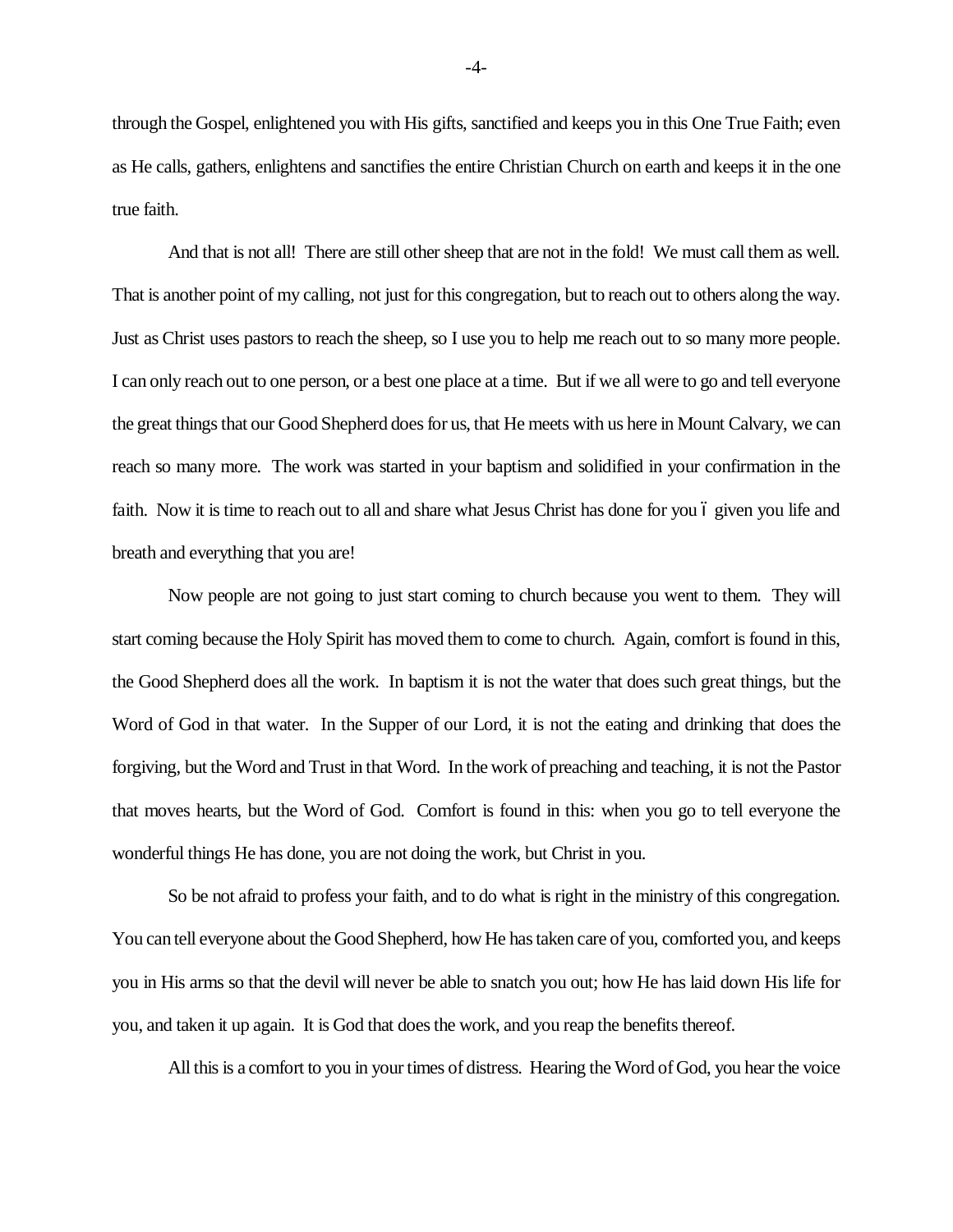of the Good Shepherd. And hearing my voice as I forgive you your sins, you hear the voice of Christ, forgiving you of your sins. I am your shepherd, not a hireling, and I speak on the authority of God Himself when I speak forgiveness in His name. You will not see me run from the foe when he comes to attack you, nor will I leave you desolate when you come to confess your sins, but you will be forgiven as if Christ Himself forgave you because it is Christ forgiving you. I will baptize your children and adults with the waters of Life in the name of God the Father, Son and Holy Ghost. When the newly baptized are ready to be confirmed, they will be examined and confirmed that they may partake of the Food of the soul. And when your time has come, I will not leave you for someone else to officiate over you, but will gladly commend your body to the ground, and proclaim to the world your faith in the Triune God that others may hear and believe all the wonderful things that Christ has done.

All this is a comfort to the believer, and you can believe it for God has spoken to you and given you a place to call your church home. This is the green pasture that David was talking about, as well as the Pasture of Heaven. This is your heaven on earth. So, let us joyfully frolic in the pasture of the Lord. Let us come together, rejoice, and worship. Let us remember our baptism, our confirmation, our reception of the Lord's Body and Blood, all for the forgiveness of our sins and for the comforts of our souls to be able to hear His Words and Follow Him. Let us not be content with only this but continue to graze on Gods Holy Word so that we all will be well fed and satisfied, and not be afraid to tell others who are not in this fold, how to come to God. May we all remember all these good things that come from the Good Shepherd and be comforted as we dwell in the house of the Lord, all the days of our lives.

He is Risen! HIRIH;TIMCT...He Truly Is Good, and we are made perfect in weakness for He has risen from the dead. Alleluia! In His Most Holy Name, we Pray. **AMEN**.

## + AND NOW MAY THE PEACE OF GOD WHICH SURPASSES ALL UNDERSTANDING KEEP YOUR HEARTS AND MINDS IN UNION WITH CHRIST JESUS OUR LORD. AMEN+ Offering / Prayers

-5-